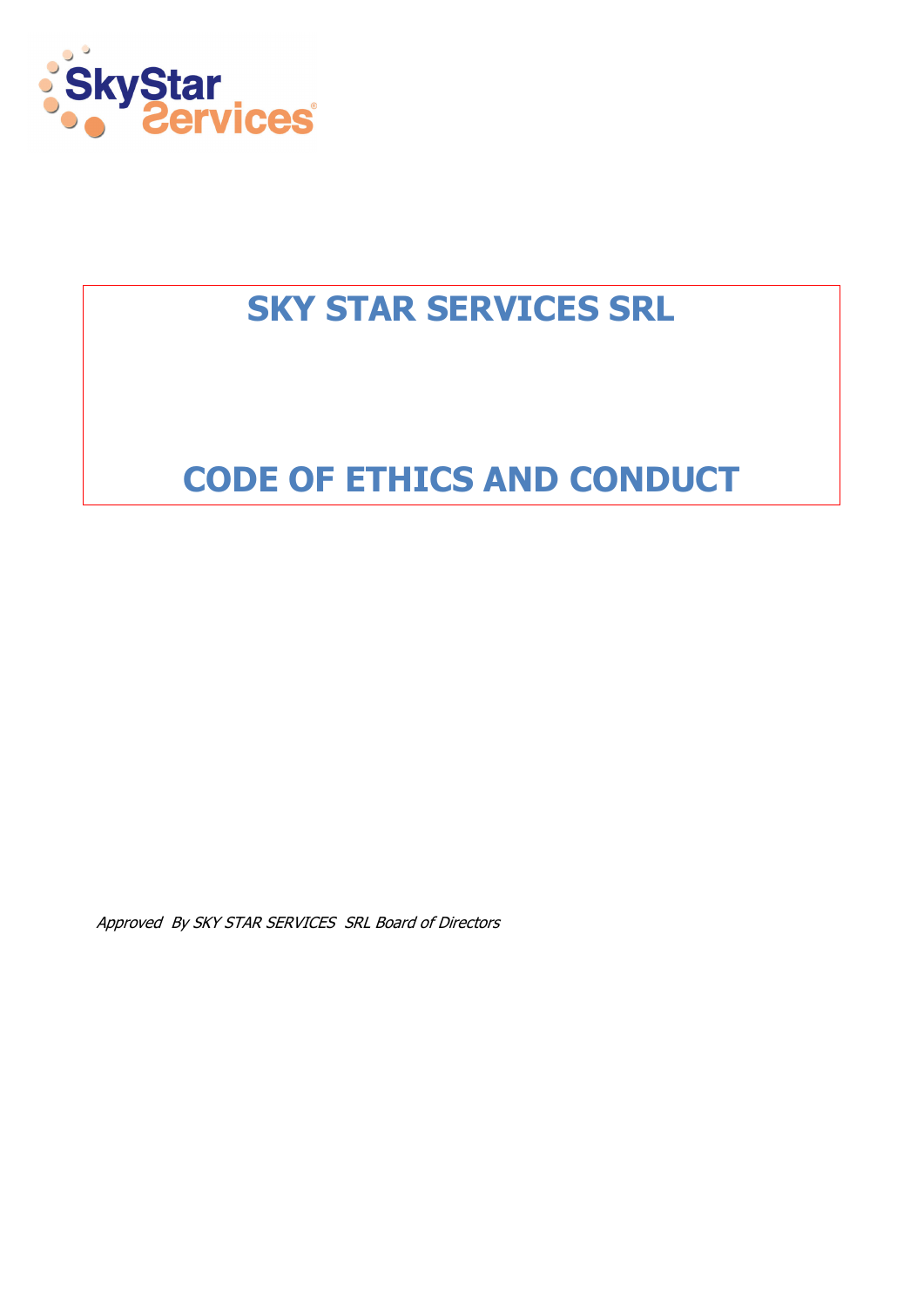

# Table of Contents

| 1    |  |  |  |
|------|--|--|--|
| 1.1. |  |  |  |
| 1.3. |  |  |  |
| 1.4. |  |  |  |
| 1.5. |  |  |  |
| 1.6. |  |  |  |
| 2.   |  |  |  |
| 2.1. |  |  |  |
| 2.2. |  |  |  |
| 3.   |  |  |  |
| 4.   |  |  |  |
| 4.1. |  |  |  |
| 4.2. |  |  |  |
| 4.3. |  |  |  |
| 4.4. |  |  |  |
| 5.   |  |  |  |
| 5.1. |  |  |  |
| 5.2. |  |  |  |
| 6.   |  |  |  |
| 7.   |  |  |  |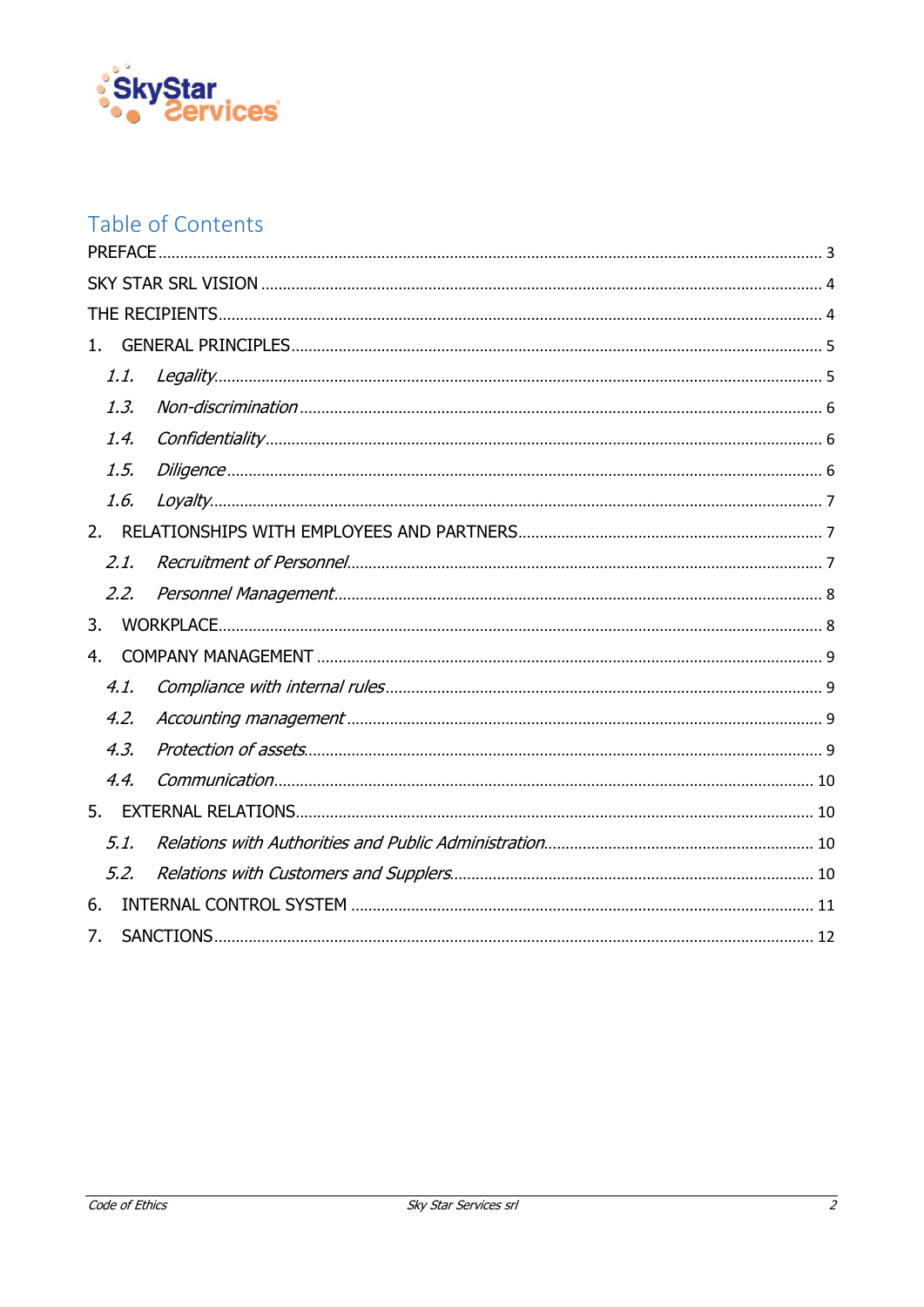

#### PREFACE

The Code of Ethics adopted by Sky Star Services srl defines a set of principles and rule that are an essential prerequisite to the proper functioning and improvement of the Company reliability. It represents the "Charter of essential Rights and Duties " through which the Company :

- clearly states its ethical and social responsibilities towards its stakeholders, internal and external, such as, for example: shareholders, employees, consultants, customers, suppliers, Public Bodies, etc.;
- seeks balance and equilibrium between the multiple interests and the legitimate expectations of all stakeholders.

With this Code of Ethics, the Company aims at best fulfilling the needs and the expectations of every Company stakeholder, by recommending and promoting a high professional standard and by banning those behaviours clashing not only with the relevant regulations, but also with the values that the Company intends to promote.

Sky Star Services adapts their business management to make it compliant with principles and with rules of conduct outlined in this Code of Ethics and with the national and international legislation, if applicable.

The Code of Ethics defines the commitments and the ethical responsibilities undertaken by those who collaborate to achieve Sky Star Services corporate goal, in particular towards: associates, employees, partners, external consultants, suppliers, customers and other parties defined as stakeholders, who have interests in the Company business.

Sky Star Services acknowledges the importance of the social-ethical responsibility and the environment protection, and, for this purpose, promotes a management aimed at balancing the legitimate interests between the stakeholders and the community in which Sky Star Services operates. This Code of Ethics was drawn up to respect the interests of all parties engaged. Sky Star Services by stakeholders means: Company employees, associates, directors, suppliers, public administration, customers, community and all those directly or indirectly involved in the Company business.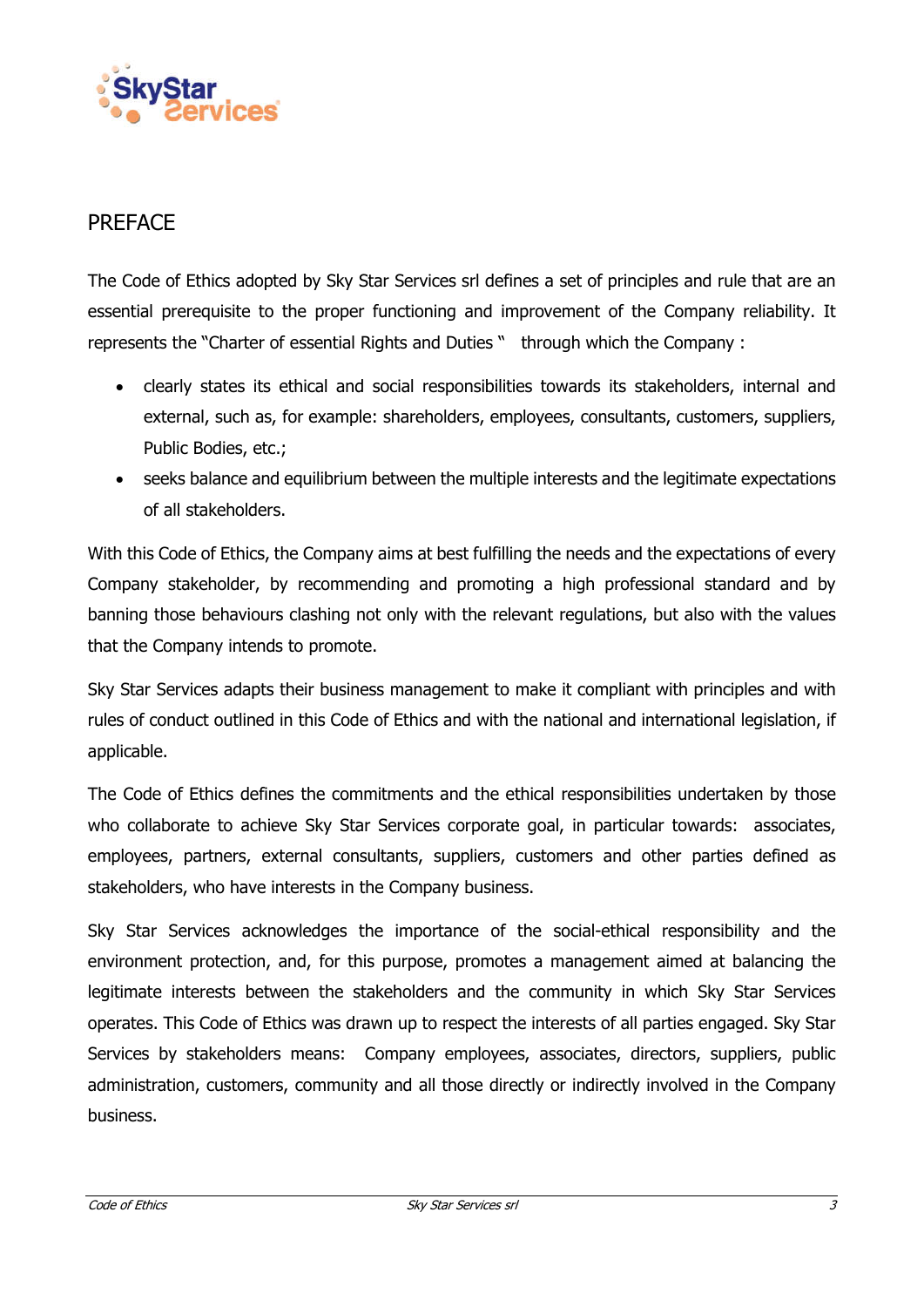

## SKY STAR SRL VISION

Sky Star Services srl is aware that the Company reputation is proven by both the collaborators skill and the high quality of service, and the attention paid to the entire community.

The principles underlying the Company activity are formally collected in a Code of Ethics and Conduct being aware that building reliability is a daily process accomplished by respecting the rules and valuing the people.

Thus, this Code of Ethics is a distinguishing and identifying factor for the business sector in which the Company operates and for third parties; every stakeholder should be aware of this Code and share it as the basis of our activity in order to collaborate in pursuing our *vision.* 

Sky Star Services goal is to pursue market excellence through a series of activities and services, sustainable development, by protecting the Environment and the Safety of the people involved. The Company aims at obtaining the employee, customer and community satisfaction through a behaviour respectful of the Social Ethic and giving added value to the services provided.

## THE RECIPIENTS

The Code of Ethics is addressed to all those, employees or partners, who are bound by a contractual relationship – directly or indirectly, permanently or temporarily – with the Company and who operate for the fulfilment of the corporate objectives. Hereafter they will be referred to as "recipients". The recipients breaching the principles and rules under this Code are prejudicial to the trustworthy relation established with the Company.

All recipients are required to have knowledge of the Code of Ethics, and to contribute actively to its implementation, improvement and diffusion. The company undertakes to distribute a copy of this Code to all their employees and partners and to disseminate its contents and purposes.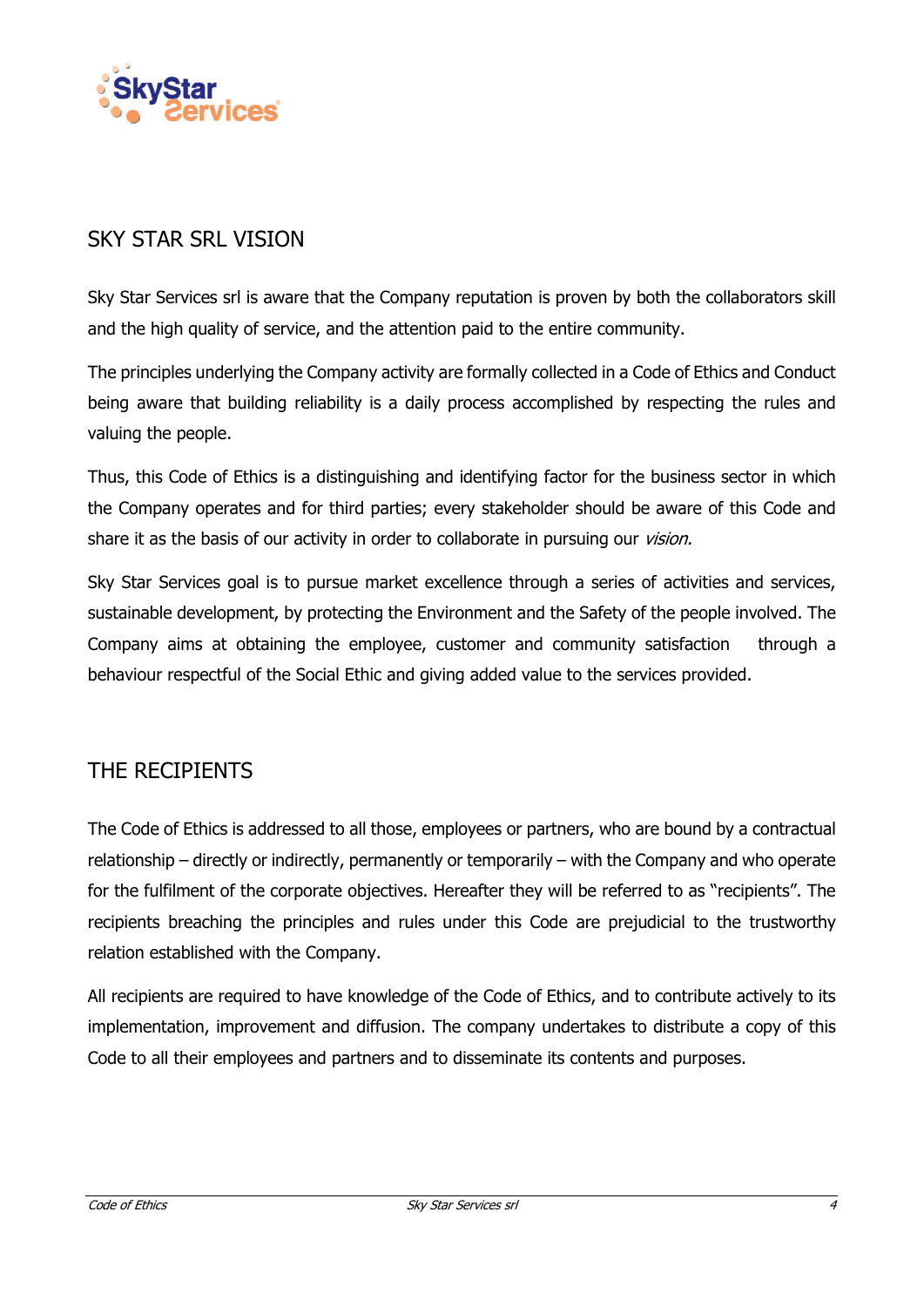

## 1. GENERAL PRINCIPLES

The Recipients' conduct, at all levels in the Company, is based on legality, fairness, nondiscrimination, confidentiality, diligence and loyalty.

#### 1.1.Legality

Sky Star Services srl operates in absolute compliance with the law and with this Code.

All Recipients are required to diligently observe all applicable rules and to keep themselves updated on changes in law, taking advantage of the training opportunities provided by Sky Star Services srl.

The Company considers the transparency of financial and accounting statements as a fundamental principle for their business and protection of their reputation.

#### 1.2.Fairness

All Recipients shall unfailingly pursue fairness and moral integrity. Recipients are required to avoid building privileged relationships with any third parties in order to obtain improper business advantage.

In the course of their business activities Recipients may not accept any donations, favours or benefits (except for items of limited value), and, in general, any compensation in order to grant undue advantages to third parties.

Recipients shall not even not make any donations either in the form of money or goods to third parties or, in any case, offer benefits or illicit favours (except for items of limited value or business courtesy gifts authorized by the Company) in connection with the activity they perform for Sky Star Services.

The belief of acting in the interest of the Company does not exempt the Recipients from the obligation of duly observing the rules and the principles of this Code.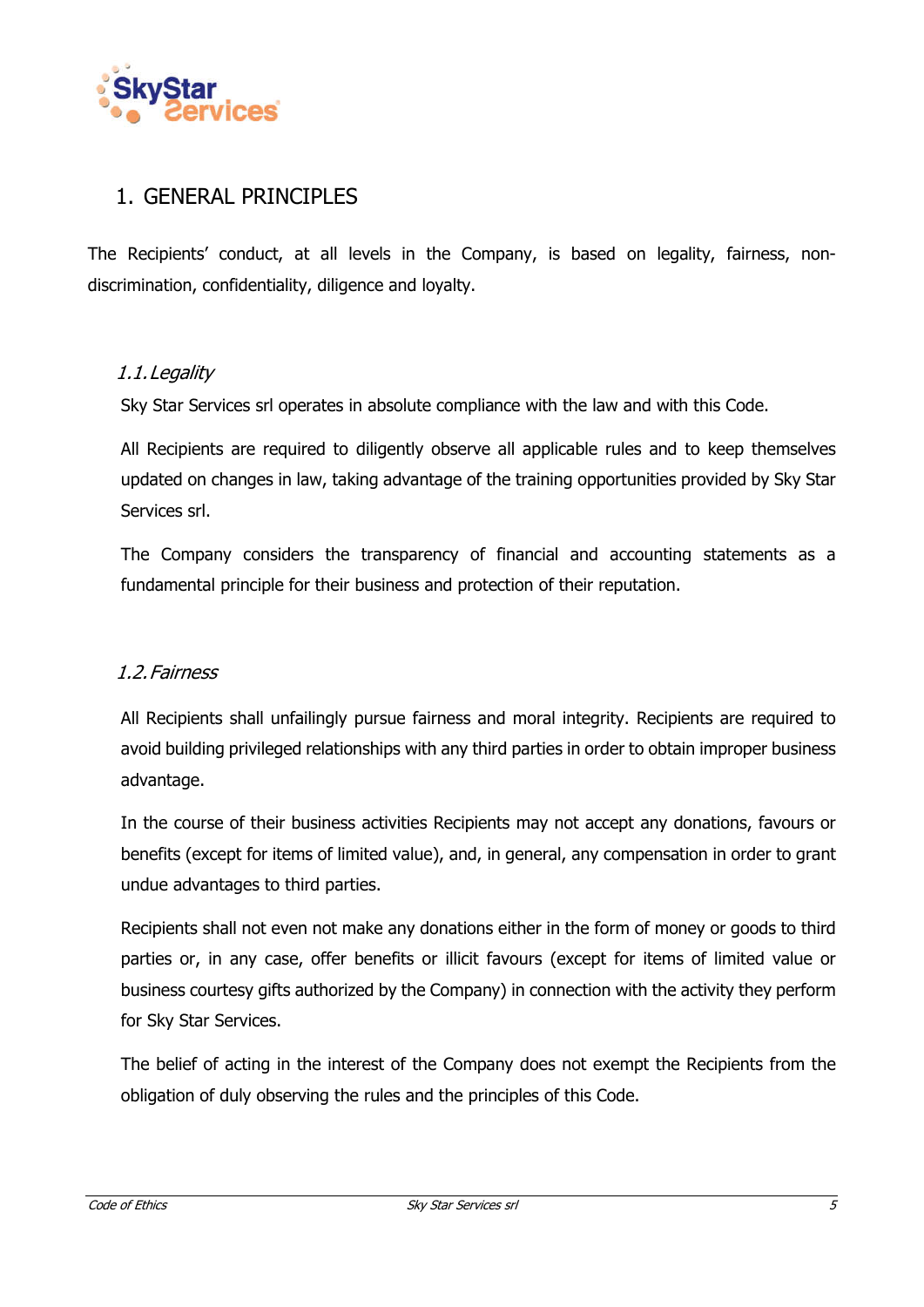

#### 1.3.Non-discrimination

Sky Star Services srl condemns and rejects discriminations due to age, gender, race, sexual orientation, health conditions, political and trade-union opinions, religious belief, cultural level and nationality of its counterparts in the relations with stakeholders and, in particular, during the staff recruitment and management, work organisation, choice and management of the suppliers.

#### 1.4.Confidentiality

Sky Star Services srl undertakes to ensure protection and confidentiality of personal data of their Recipients and Stakeholders, in compliance with any applicable rule legislation on personal data protection.

Recipients are required not to use confidential information learnt in the course of the performance of their duties for external purposes and, in any event, and shall always act in accordance with the confidentiality obligations undertaken by Sky Star Services srl towards their Stakeholders.

In particular, Recipients are required to maintain strict confidentiality with regards to the documents disclosing know-how, transport information, commercial information and corporate operations.

#### 1.5.Diligence

The relationship between Sky Star Services and their employees relies on mutual trust: the employees, therefore, are required to act in order to favour the interests of the Company in compliance with the values established in this Code.

Recipients shall refrain from any activities which may generate a conflict of interest with Sky Star Services waiving the pursuit of personal interests that are in conflict with the Company legitimate interests.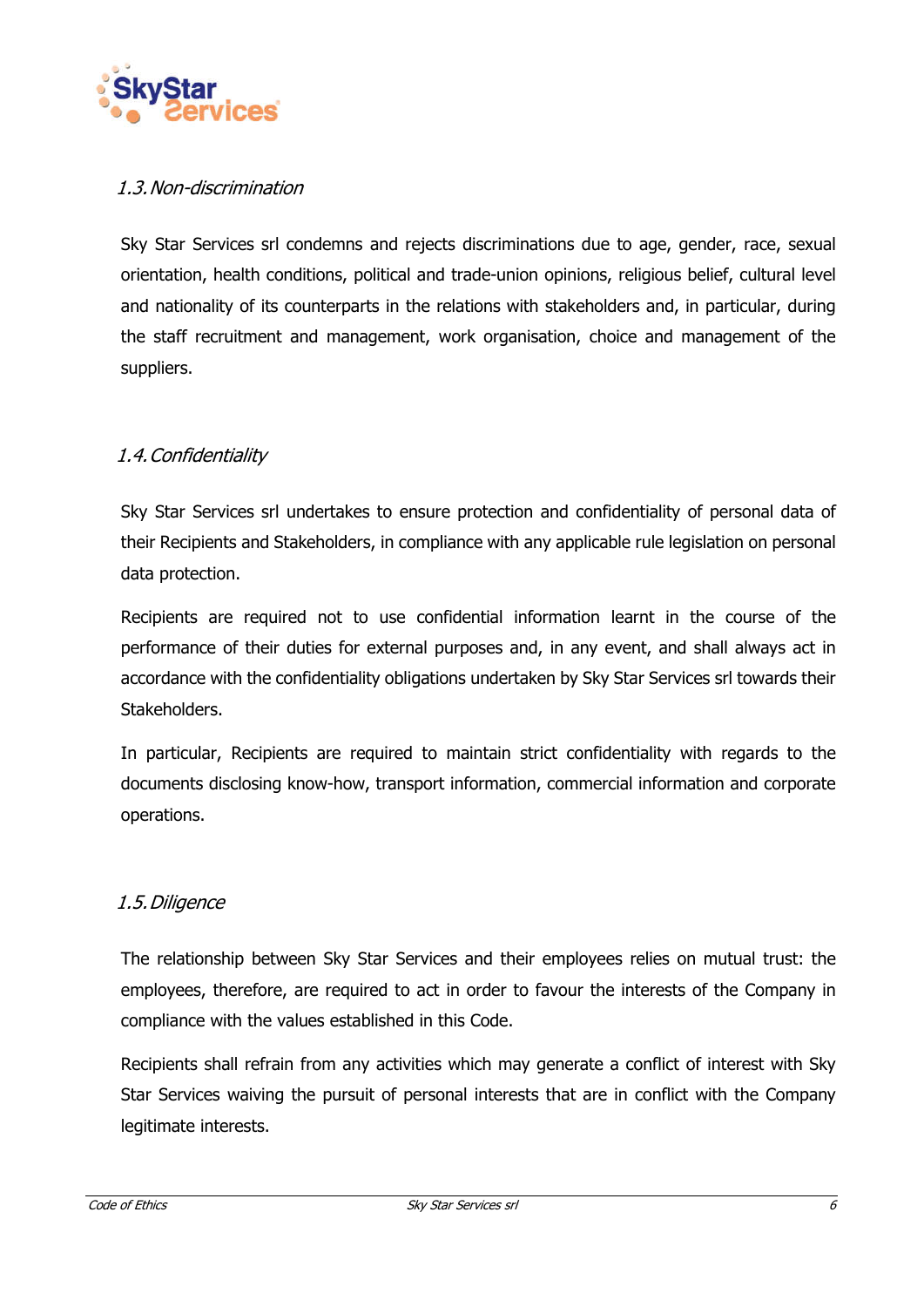

In the event of a possible conflict, Recipients shall promptly report it to their supervisor so that the Company can assess and eventually authorize the potentially conflicting activity.

In case of violation, the Company will take any appropriate remedial action to settle such conflict reserving the right to act in order to protect their interests.

#### 1.6.Loyalty

Sky Star Services and their Recipients undertake to ensure a fair competition pursuant to national and European legislation, being aware that a virtuous competition is a healthy incentive to carry out innovation and development processes while protecting the interests of consumers and of the Community.

### 2. RELATIONSHIPS WITH EMPLOYEES AND PARTNERS

#### 2.1.Recruitment of Personnel

The assessment and recruitment of personnel are performed according to fairness and transparency in compliance with equal opportunities and combining Sky Star Services needs with the candidates' professional profiles, their ambitions and expectations.

Sky Star Services undertakes to adopt appropriate measures to refrain from any favouritism in the recruitment process using objective and meritocratic criteria respecting the candidates' dignity and the Company good performance.

The personnel hired receives transparent and fair information about the roles, the responsibilities, rights and duties of the parties even through the implementation of this Code.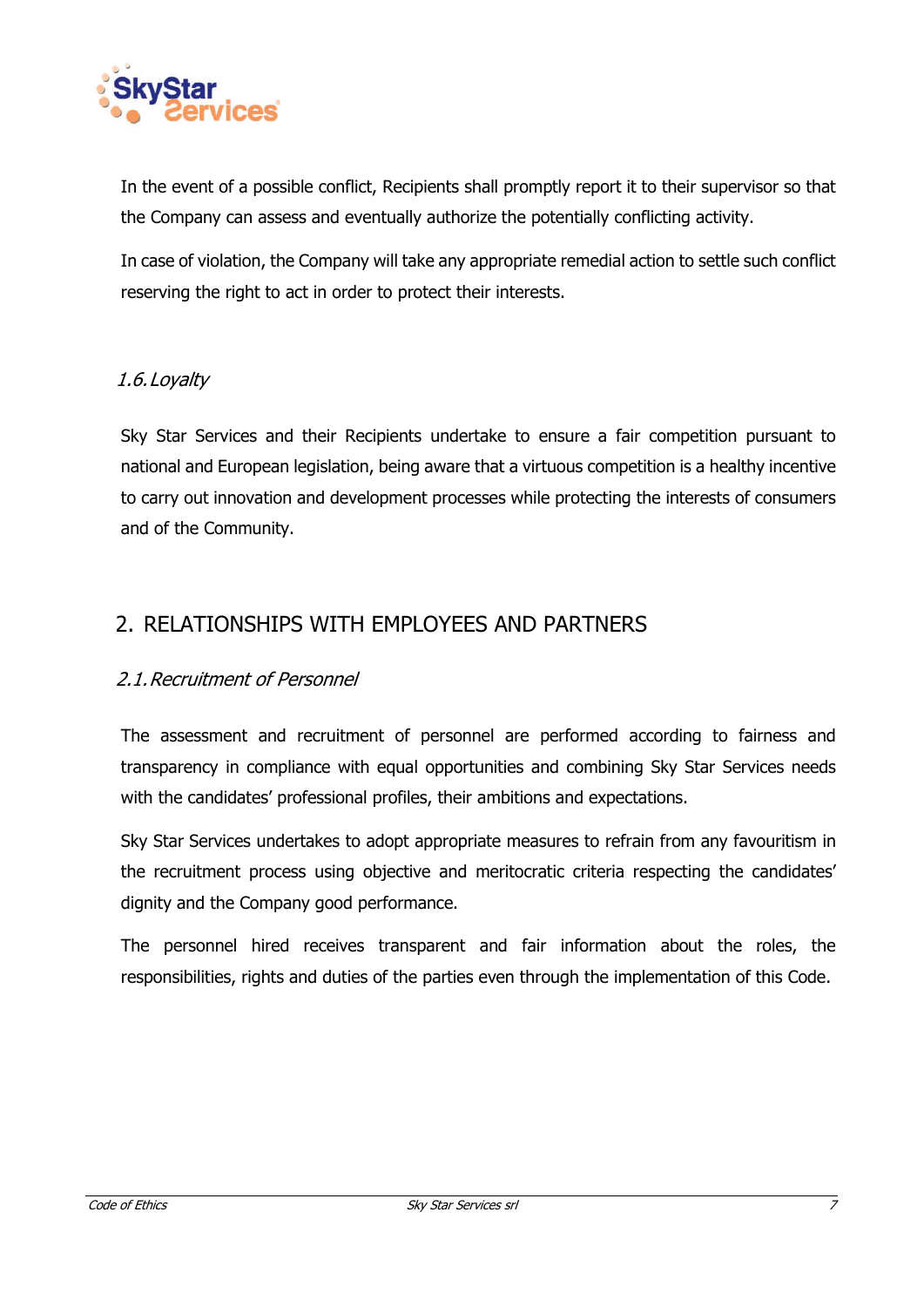

#### 2.2.Personnel Management

Sky Star Services safeguards and enhances their human resources, undertakes to maintain all necessary conditions for their professional growth, their know-how and their skill organizing professional training and refreshing courses and any other initiative aimed at such purpose.

Sky Star Services promotes employee participation in Company's life providing participatory tools capable of gathering opinions and feedback by the employees and ensuring their widest involvement.

Given their maximum flexibility towards the Company, employees cannot be obliged to carry out tasks, performances or favours not due under their work contract and their role within the Company.

The Company is firmly committed to oppose any act of mobbing, stalking, psychological violence and any discriminatory behaviour or any behaviour damaging the dignity of the individual within or outside the Company premises.

The relationships among employees shall be carried out with loyalty, fairness and mutual respect in compliance with the values of civil coexistence and freedom.

## 3. WORKPLACE

Sky Star Services srl is committed to provide a healthy and safe work place respectful of the workers' dignity.

Safety at workplace is ensured by rigorously implementing legal dispositions in force and by actively promoting a culture of safety through specific training programs. Staff training represents a key element of the management system adopted.

Sky Star Services protects their employees' health ensuring compliance with hygiene and health care prevention regulations.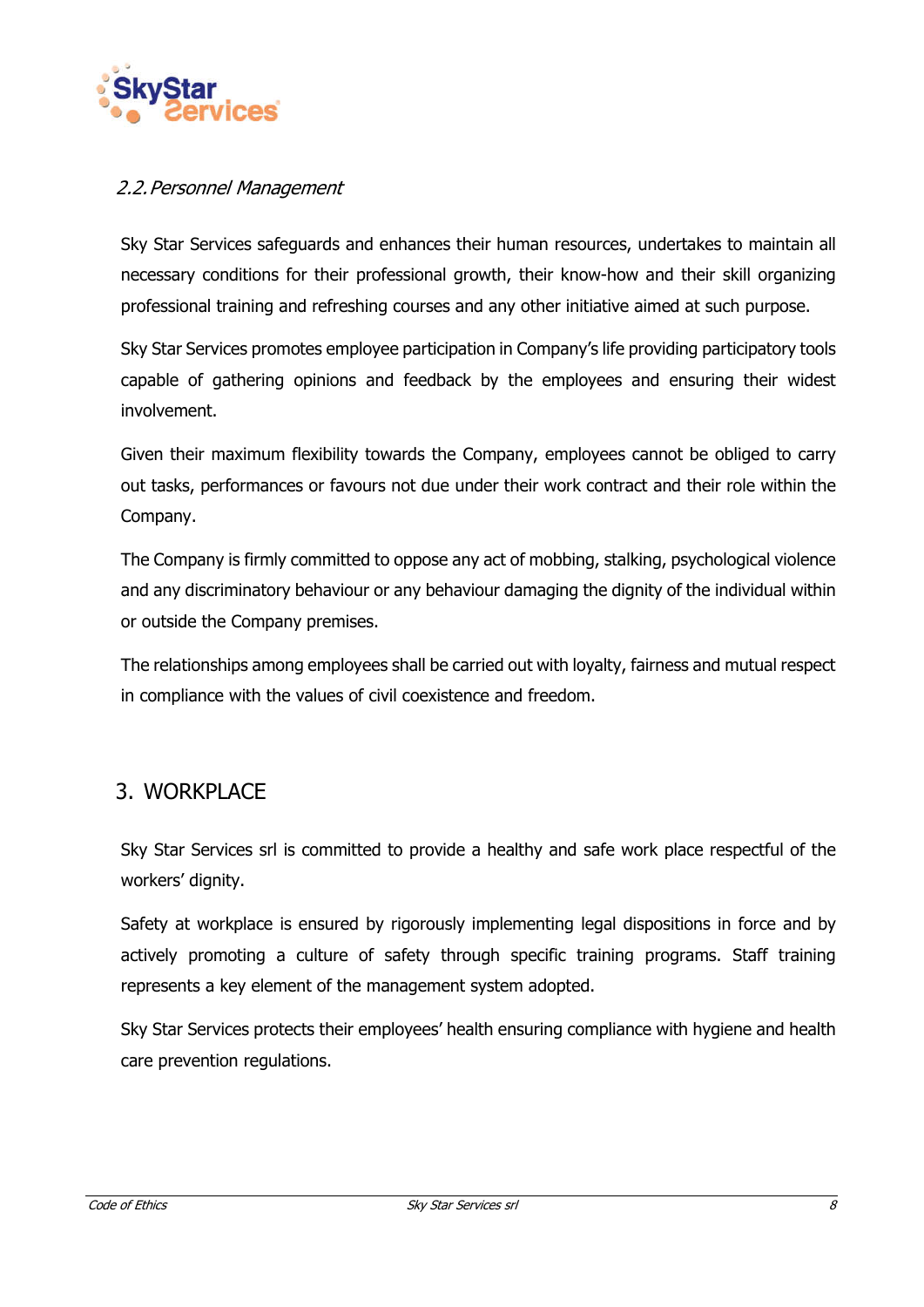

## 4. COMPANY MANAGEMENT

#### 4.1.Compliance with internal rules

Sky Star Services believes that the management efficiency and the control culture are necessary for the achievement of the Company objectives.

Recipients are required to rigorously observe the Company procedures and internal instructions.

Recipients shall act according to their authorization profiles and keep any suitable documentation to keep track of the actions taken on behalf of the Company.

#### 4.2.Accounting management

In the accounting management Recipients shall act in accordance with the principles of truthfulness, accuracy and transparency to safeguard Sky Star Services reputation both internally and externally.

Furthermore, respecting such principles allows the Company to plan its operational strategies according to its economic and assets situation.

Therefore, all data recorded in the accounts must be supported by complete, clear and valid documentation, thus avoiding any form of omission, falsification and/or irregularity.

In case of estimated assets and economic data, their recording shall be based on criteria of reasonableness and prudence.

#### 4.3.Protection of assets

Recipients exercise their duties trying to rationalise and limit the use of Company resources.

Recipients are required to operate in full compliance with the safety provisions in order to protect the hardware against unauthorized access which could seriously affect the rights of protection of the personal data of Company staff and customers.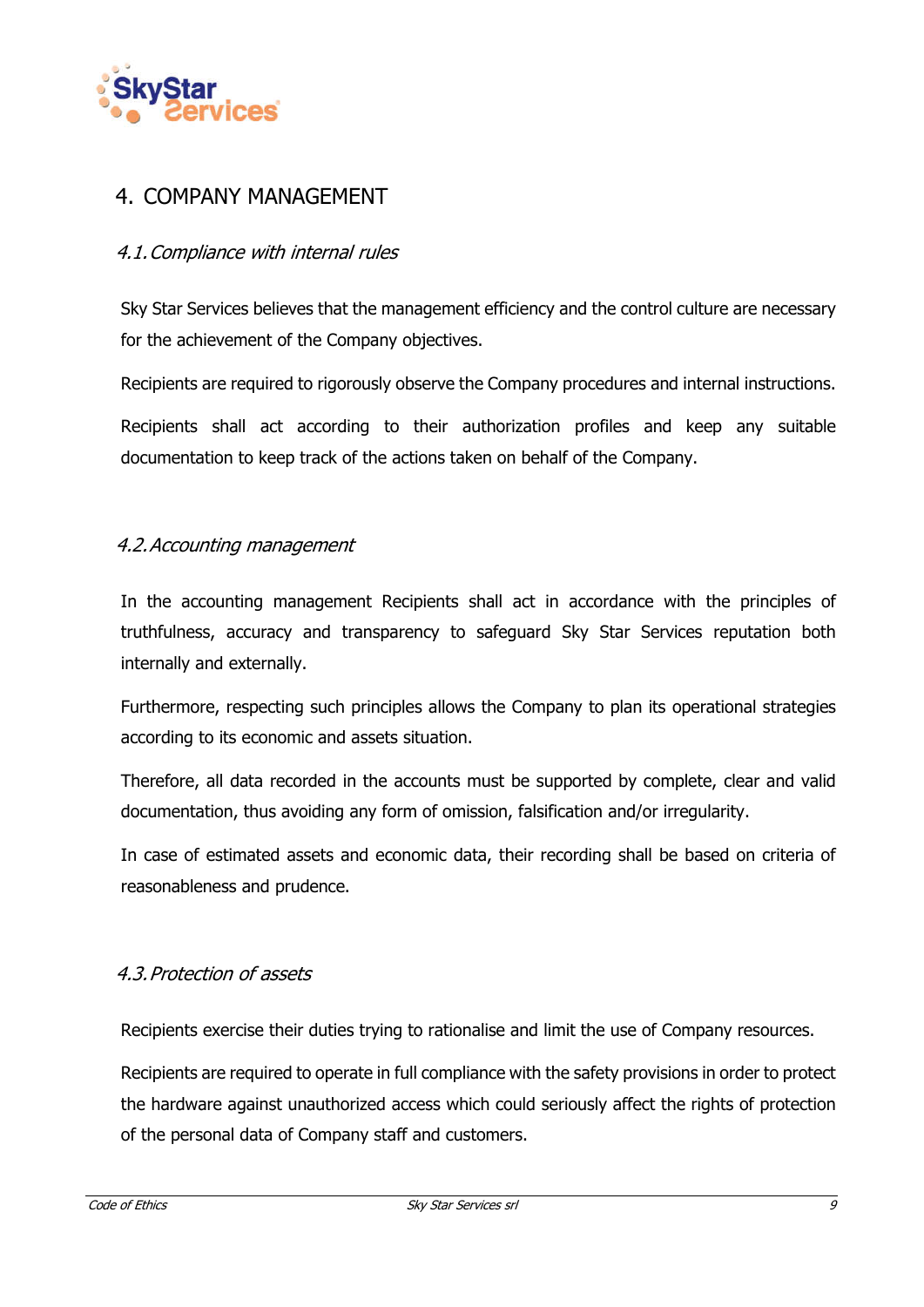

#### 4.4.Communication

Sky Star Services provides to all Stakeholders the instruments of communication capable of favouring interaction with the Company to forward requests, to ask for clarification or to make complain. Information disclosed to the Stakeholders is complete and accurate in order to enable Recipients to make right and conscious decisions.

### 5. EXTERNAL RELATIONS

#### 5.1.Relations with Authorities and Public Administration

The Company relations with Authorities and Public Administration shall be based on clearness, transparency and cooperation, in full compliance with the Law and the highest moral and professional standards.

Recipients can not interact with Authorities and Public Administration on behalf or in the name of Sky Star Services, unless expressly authorised.

In relations with Public Officers, Civil Servants and Public Administration in general, authorised Recipients shall comply with the highest standards of fairness and integrity refraining from any form of pressure, overt or covert – aimed at obtaining undue advantages for themselves and for Sky Star Service.

In this respect, authorised Recipients are required to strictly comply with the principles outlined in this Code and, more generally, with the directives given by Sky Star Services management.

#### 5.2.Relations with Customers and Supplers

Recipients relate to third parties with courtesy, competence and professionality in the belief that with their conduct they safeguard the Company image and reputation and, consequentially, the achievement of the Company objectives.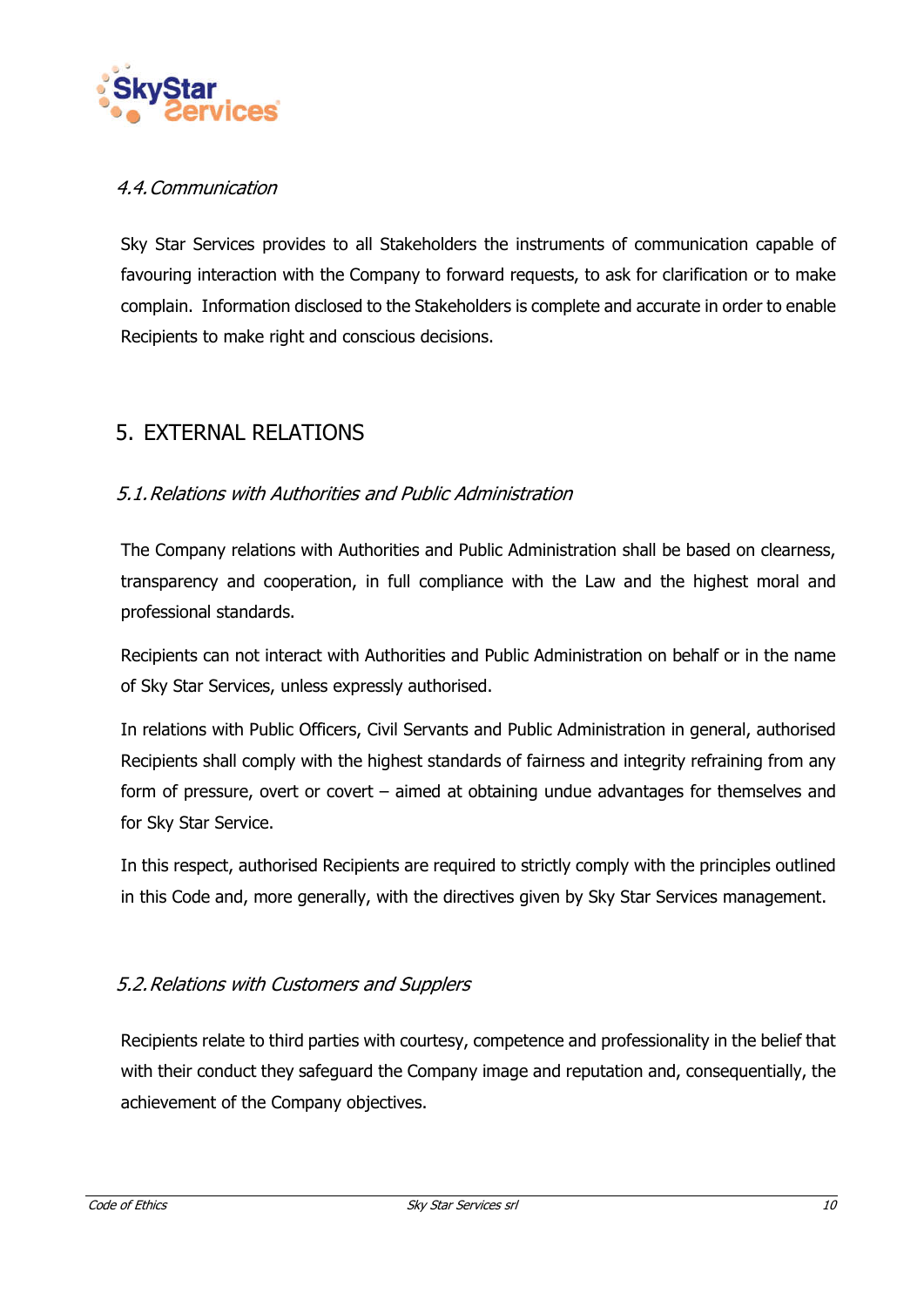

In particular, Recipients shall refrain from any form of unfair or deceptive behaviour that may lead customers and supplier to rely on unfounded facts and circumstances.

Recipients are required to constantly provide timely and high quality services to the customers, trying to avoid any malfunctioning or delay to maximize customer satisfaction.

Relations with the supplier shall be centered on loyalty, fairness and transparency.

The choice of suppliers shall be based upon objective parameters such as cost effectiveness, performance and efficiency.

The choice of suppliers shall not be based on personal and subjective interests or interests in conflict with those of the Company.

Recipients are required to put in place all necessary controls enabling both customers and suppliers to operate in compliance with the fundamental ethical principles referred to in this Code.

## 6. INTERNAL CONTROL SYSTEM

Full observance of the provisions of this Code is ensured by the vigilant, reasonable and careful supervision of the Recipients, within their respective roles and functions inside the Company.

All Recipients are invited to report to their managers in charge any event and circumstance potentially in conflict with the principles and the provisions of this Code.

Sly Star Services management and all supervisory bodies shall adopt every necessary measure to remedy violations, and take disciplinary actions in compliance with the Law and the labour rights of the workers.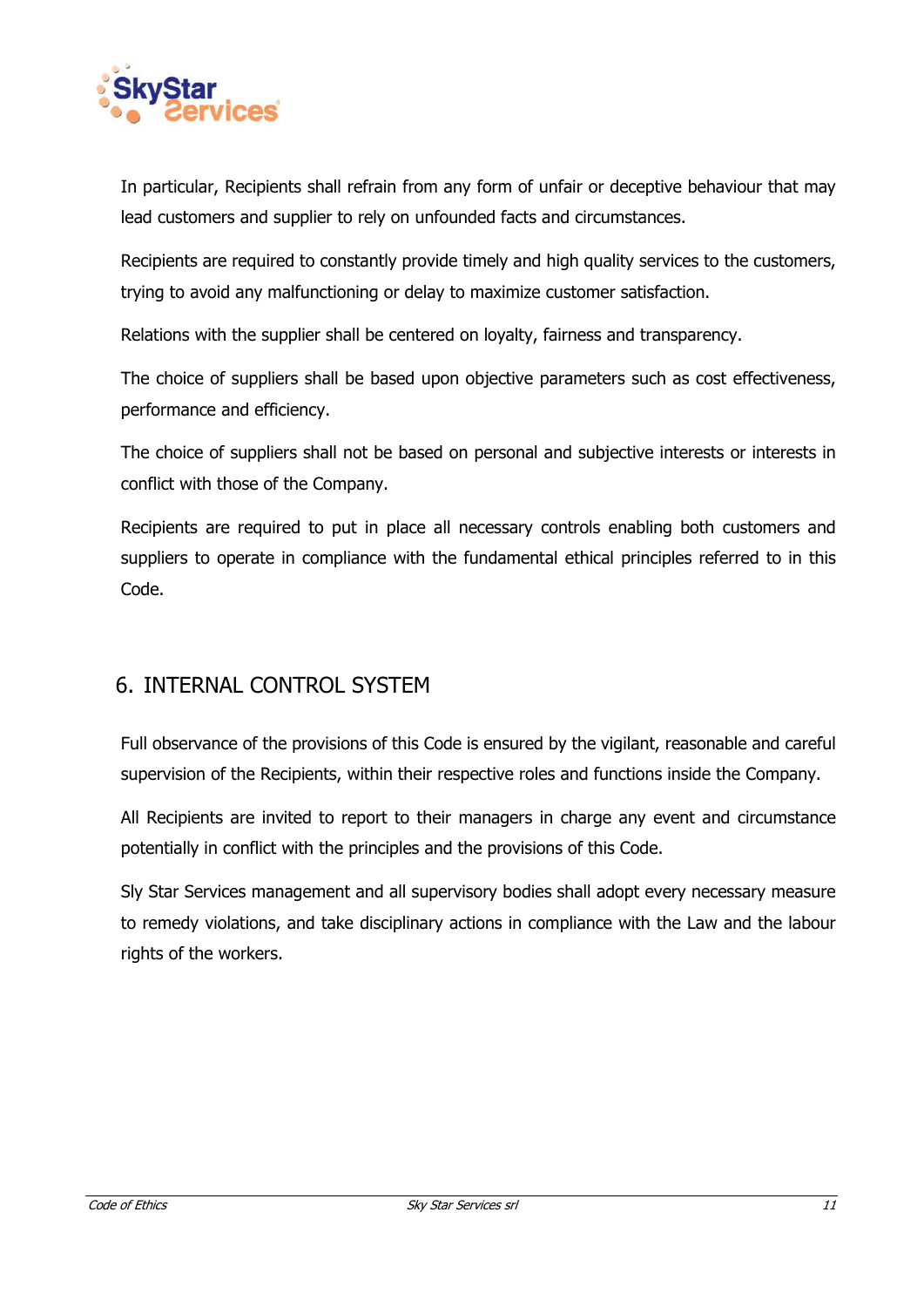

## 7. SANCTIONS

The internal control system is focused on the adoption of tools and methodologies to counter potential business risks and guarantee compliance with the law and the internal provisions and procedures.

In fact, any violations of the principles of this Code and of the internal procedures jeopardises the trust relationship between the Company and their own Directors, employees, consultants, co-workers, customers, suppliers, commercial and financial partners.

Any violations will be incisively, promptly and immediately prosecuted by Sky Star Services through appropriate and proportionate disciplinary measures.

The effects of the violations of the Code of Ethics and of the internal procedures must be taken into serious consideration by all those who, for any reasons, are involved with Sky Star Services business activity. Sky Star Services will take appropriate measures against any person involved in one of the illegal activities under this Code proportionate to the seriousness of the violation; Sky Star Services will proceed without delay and also in case of possible criminal prosecution by the Judicial Authority

Without prejudice to the above, any conduct in violation of the Code of Ethics constitutes:

- for the employees (workers, clericals, managers and executives): a serious breach sanctioned according to CCNL – National Labour Collective Agreement - applied for the specific sector proportionate to the seriousness of the breach (verbal warning, written reprimand, fine worth up to a maximum of 4 hours of income, suspension from work and salary for up to 10 working days, lawful dismissal for misconduct or fair reason); if the employee is the subject of a pending criminal proceedings and/or of a measure restricting his/her personal freedom, before adopting any disciplinary action, the sanction to apply is the suspension from work and compensation for the duration of the legal proceedings and/or the measure restricting his/her personal freedom;
- for Director: fair reason for revoking the mandate;
- for external partner and self-employed: cause for the immediate dismissal, in the most serious cases;
- for contractors and subcontractors: cause for the immediate dismissal, in the most serious cases.